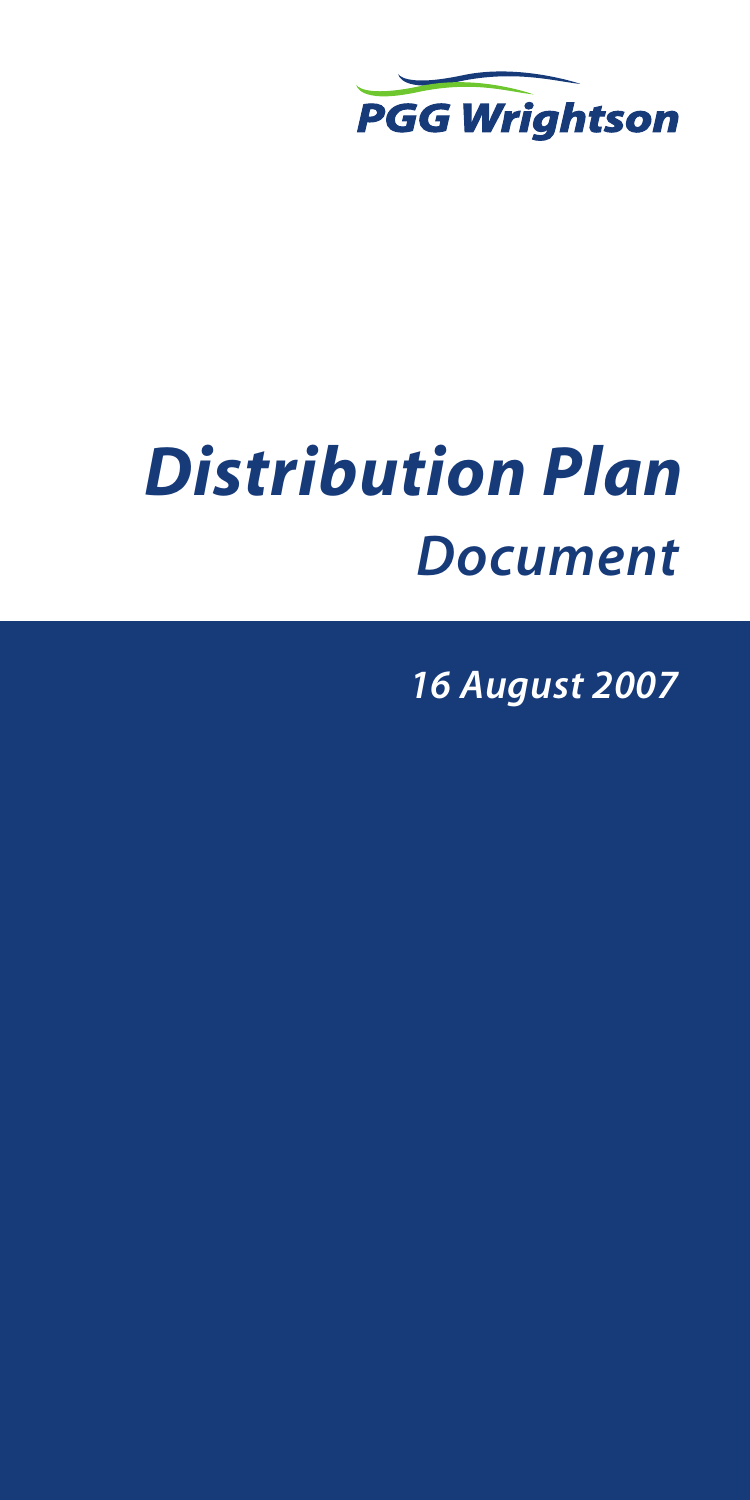# **1 INTRODUCTION**

## **1.1 Plan document**

This document (*Plan Document*) contains the terms and conditions of the PGG Wrightson Limited (*PGW*) Distribution Plan (*the Plan*).

Under the Plan, holders of ordinary shares in PGW (shares) will receive distributions in respect of their shares in the form of bonus fully paid ordinary shares (Bonus Shares), together with an offer from PGW to buy back all of those Bonus Shares, or such lesser proportion as each Shareholder may specify.

## **1.2 Rationale**

The Board has decided to implement the Plan:

- For capital management purposes, including the reduction in the amount of net cash outflow and maintenance of the company's equity base. PGW intends to continue to develop its business opportunities.
- To provide a structure which accommodates both those Shareholders who wish their share of profits to be retained as an investment in PGW, and those Shareholders who wish to receive their share of the profits in cash.

The Board believes that the issue and offer to buy back Bonus Shares from Shareholders is in the best interests of PGW and Shareholders because:

- of the benefits outlined above;
- The Bonus Shares will be bought back at their issue price so that Shareholders accepting a buyback offer in full will receive no less than (subject to any applicable withholding taxes) the amount per share that the Board has determined to distribute to Shareholders;
- Shareholders have the option whether or not to accept an offer to buy back their Bonus Shares, and may accept the offer in whole or in part, so each can decide whether to take back some of their return of PGW's profits in the form of cash or to continue to hold Bonus Shares;
- The payments to Shareholders who accept the offer to buy back their Bonus Shares will be treated as dividends and will have imputation credits attached to them. Such Shareholders will be in the same New Zealand tax position as they would have been in had PGW paid a cash dividend.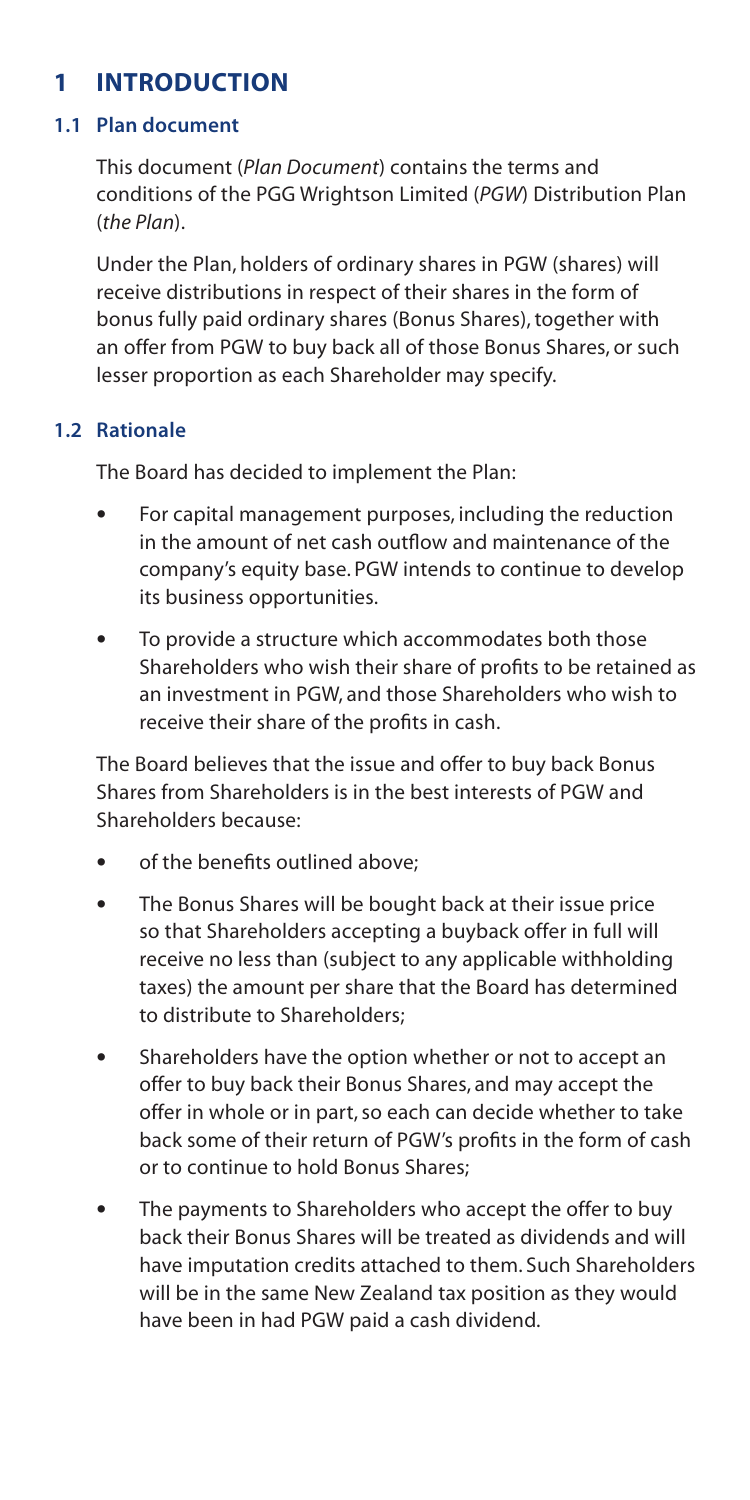# **2** BONUS SHARE ENTITI EMENT

## **2.1 General**

The Board may, in its absolute discretion, determine to issue Bonus Shares in accordance with clause 2.2. The number of Bonus Shares to be issued to a Shareholder will be:

- based on the amount the Board determines is available to distribute in respect of each share; and
- calculated on the basis of a set percentage of the market price of shares, as determined in accordance with the formula set out in clause 2.2, which percentage will be determined from time to time by the Board in its absolute discretion. As at the date of this Plan Document, the percentage is 100%.

# **2.2 Formula For Calculation of Number of Bonus Shares**

The number of Bonus Shares to be issued to a Shareholder will be calculated in accordance with the following formula:

## **N=SxB**

Where:

- **N** is the number of Bonus Shares to be issued to a Shareholder.
- **S** is the number of shares held by the Shareholder on the record date for an issue of Bonus Shares (record date).
- **B** is the bonus issue ratio determined in accordance with the following formula:

$$
B = \frac{D}{C \times E}
$$

- **D** is the amount (expressed in cents and fractions of cents) determined by the Board to be distributed per share.
- **C** is the volume weighted average sale price for a share (expressed in cents and fractions of cents) calculated on all sales of shares which took place through the main Board equity market (*NZSX*) operated by New Zealand Exchange Limited on the five trading days immediately following the record date. If no sales of shares occur during the five trading days following the record date then the average sale price shall be deemed to be the first sale price for a share which took place on the NZSX after the record date as determined by New Zealand Exchange Limited.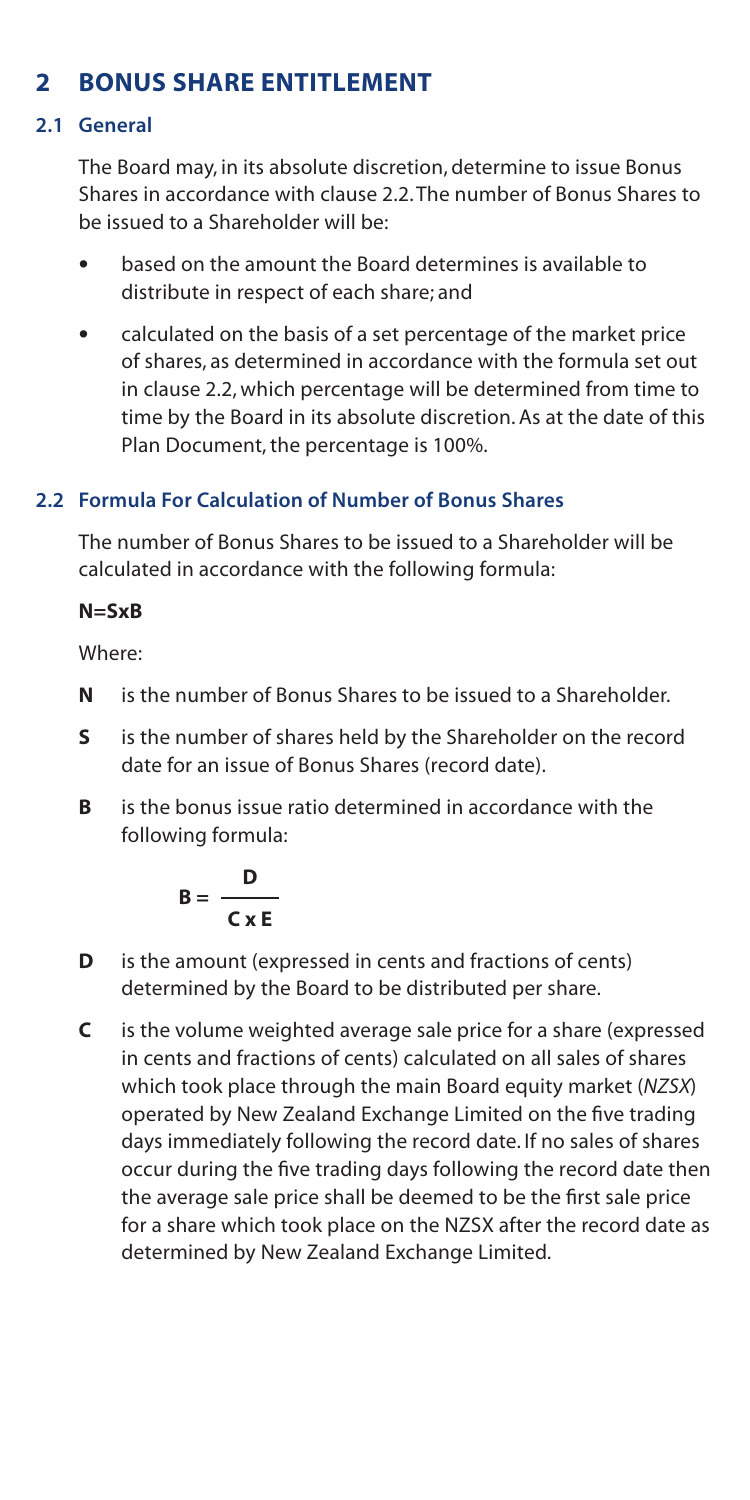Any average sale price so determined may be reasonably adjusted by the Board to allow for any bonus or dividend or other distribution expectation. If, in the opinion of the Board, any exceptional or unusual circumstances have artificially affected the weighted average sale price so determined, the Board may make such adjustment to that sale price as it considers appropriate.

**E** is the percentage determined by the Board from time to time, in its absolute discretion. As at the date of this Plan Document the percentage is 100%.

In this Plan the product of **C x E** is referred to as the "strike price'"

# **2.3 Fractional Entitlements**

Where the number of Bonus Shares to be issued to a Shareholder as calculated in accordance with the formula in clause 2.2 includes a fraction, then the number of Bonus Shares to be issued shall be rounded up to the nearest whole number.

## **2.4 Date of Issue of Bonus Shares**

The Bonus Shares will be issued on a date determined by the Board.

## **2.5 Terms of Issue And Ranking of Additional Shares**

Bonus Shares will be issued on the terms set out in this Plan Document and, subject to the rights of suspension and modification set out in clause 7, will not be issued on any other terms and will all be subject to the same rights as each other. The Bonus Shares will, from the date of issue, rank equally with all other shares on issue as at that date.

## **2.6 Overseas Shareholders**

The Board may, in its absolute discretion, elect to issue Bonus Shares in respect of shares held by Shareholders whose address is outside New Zealand to a nominee if the Board considers that the issue of Bonus Shares to those Shareholders would risk breaching the laws of places outside New Zealand. In such circumstances, PGW will procure that the nominee accepts the buyback offer in respect of the Bonus Shares pursuant to clause 3.

# **3 BUYBACK OFFER**

## **3.1 Offer to all Shareholders**

PGW will offer all Shareholders the right to elect to have their Bonus Shares bought back for cash by PGW.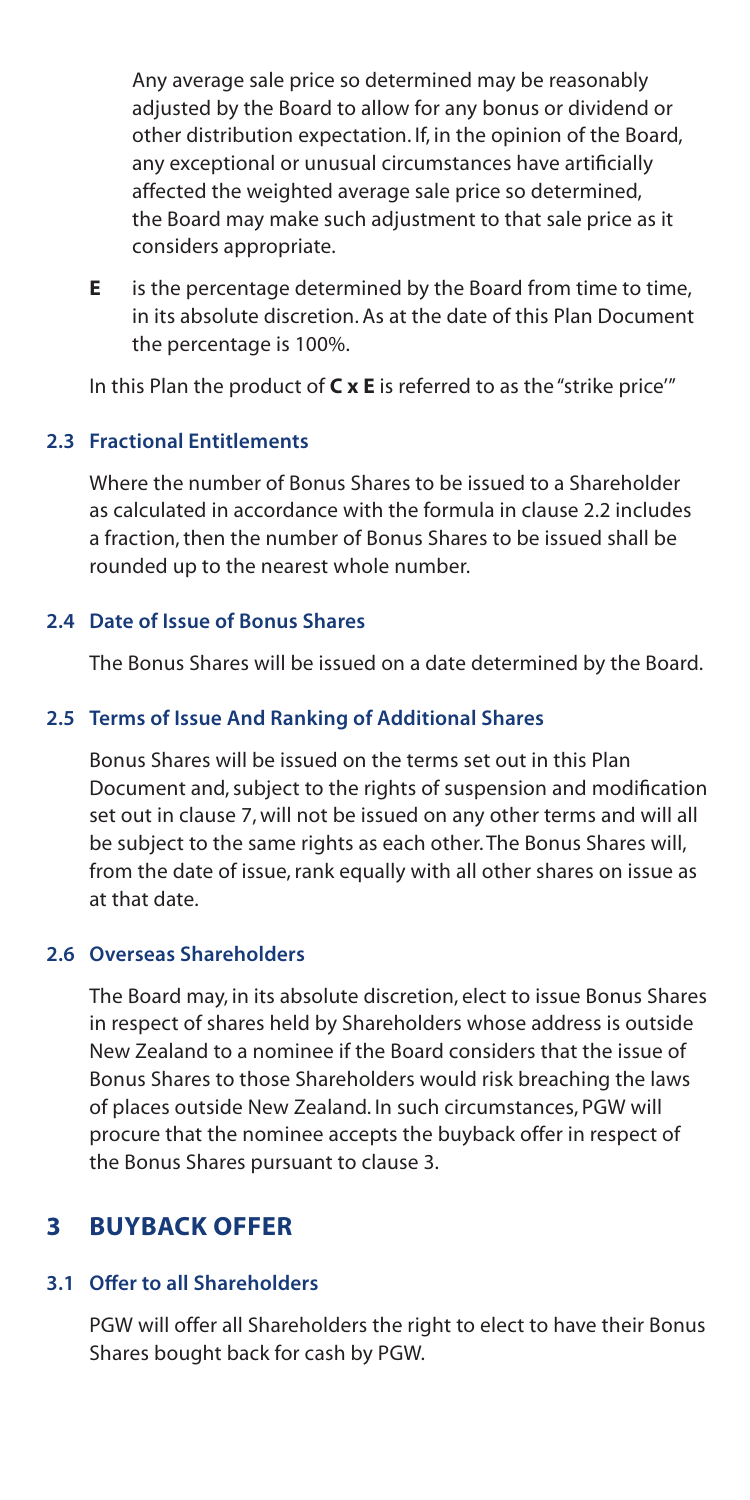## **3.2 Buyback offer price**

PGW will offer to buy back each Bonus Share at the strike price for the issue of that Bonus Share, as determined pursuant to clause 2.2.

## **3.3 Available options**

Shareholders may elect to participate in the buyback of Bonus Shares by exercising one of the following options:

- (a) If a Shareholder elects full participation, PGW will buy back all of that Shareholder's Bonus Shares.
- (b) If a Shareholder elects partial participation, the percentage of Bonus Shares nominated by that Shareholder will be bought back.

If a Shareholder does not wish to participate in a buyback of Bonus Shares under the Plan and wishes to retain the Bonus Shares issued to them, that Shareholder is not required to do anything.

# **4 METHOD OF ACCEPTANCE**

## **4.1 Acceptance Notice**

To participate in the buyback of Bonus Shares a Shareholder must:

- (a) Complete the acceptance notice provided by PGW (or such other form of election in writing as PGW decides, in its absolute discretion, to accept) (the Acceptance Notice) in accordance with the instructions on that notice; and
- (b) Forward the completed Acceptance Notice to the address specified in that notice or to such other person or address as PGW may determine, by the closing date specified by PGW.

PGW may, in its absolute discretion, accept an election in writing it reasonably believes is from a Shareholder otherwise than on an Acceptance Notice, and will have no liability to a Shareholder as a result of acting in good faith in accordance with such election.

# **4.2 Acceptance limited to current Bonus Share Issue**

The Acceptance Notice in respect of a buyback offer under the Plan will only apply to that particular offer to buy back Bonus Shares. If permitted by the terms of the Acceptance Notice the acceptance may be revoked. Otherwise the acceptance, once made, is irrevocable.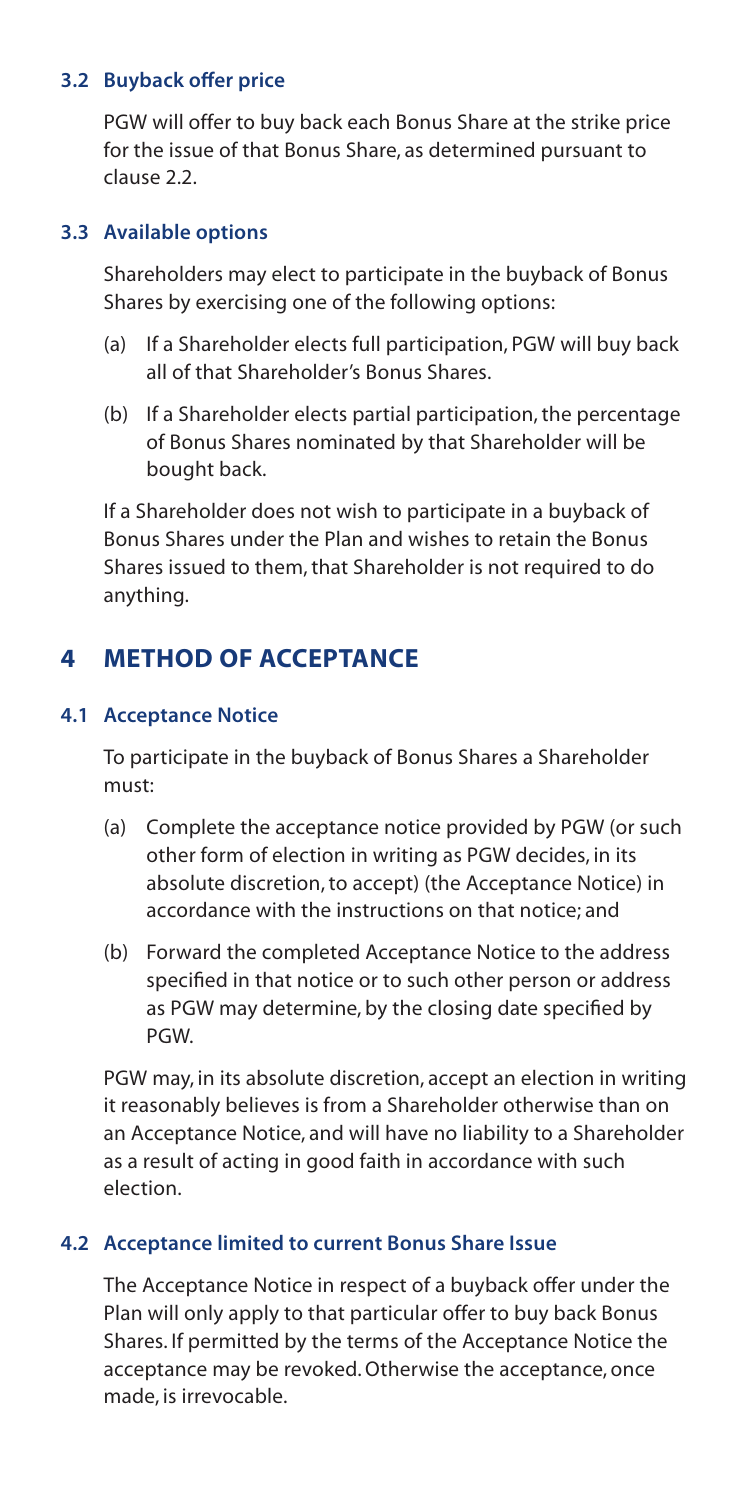# **5 PAYMENT OF BUYBACK PROCEEDS**

### **5.1 Payment of Buyback Proceeds**

PGW will buy back, and pay the purchase price to a Shareholder in respect of, Bonus Shares in accordance with the Acceptance Notice received from a Shareholder pursuant to clause 4 on the date that such Bonus Shares are issued pursuant to clause 2.4.

#### **5.2 Bought Back Shares might be treasury stock**

Subject to the restrictions contained in the Companies Act 1993 and PGW's constitution, Bonus Shares that are bought back by PGW may not be cancelled, and may instead be held as treasury stock, in the absolute discretion of the Board.

### **5.3 Liens or Charges Over Shares**

Where a Shareholder elects to have their Bonus Shares, or a proportion of them, bought back by PGW under the Plan and at the time of that buyback PGW has a lien or charge over shares of that Shareholder (whether by virtue of PGW's constitution or otherwise), PGW may apply the amount payable to the Shareholder under that buyback towards payment of any amount then due and owing by that Shareholder to PGW in respect of that Shareholder's shares.

# **6 STATEMENTS OF BONUS SHARES TO BE ISSUED**

PGW will send Shareholders a statement of Bonus Shares issued and/or proposed to be bought back in such form as it thinks fit, subject to any requirements of PGW's constitution or NZX.

# **7 TERMINATION, SUSPENSION AND MODIFICATION**

## **7.1 Termination, Suspension Or Modification By PGW**

The Board may at any time and from time to time in its sole discretion:

- terminate or modify the Plan.
- suspend the operation of the Plan or part of the Plan (for example to complete a bonus issue but not a buyback) for any reason including (without limitation) if:
	- (i) it ceases to be satisfied that a particular buyback of Bonus Shares is in the best interests of PGW, or ceases to be satisfied that the terms of the buyback offer are fair and reasonable to PGW; or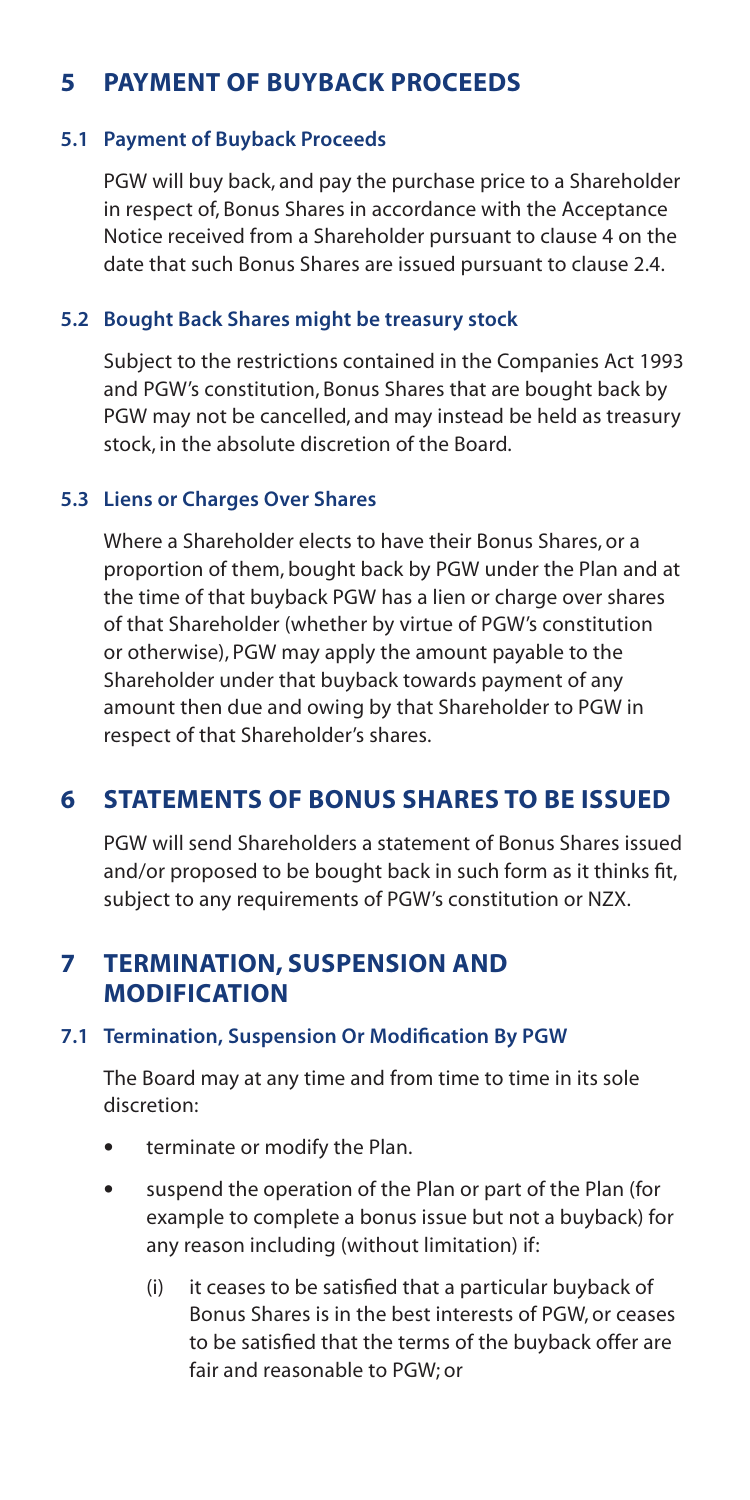- (ii) it becomes aware of information that is material to an assessment of the value of shares that will not be disclosed to Shareholders and as a result of which the terms of a particular buyback offer would be unfair to Shareholders accepting the offer; or
- resolve that the price at which Bonus Shares are to be issued shall be at no discount to the market price, or shall be at a different discount to the market price than was previously applied; or
- resolve that an Acceptance Notice will cease to be of any effect.

### **7.2 Prior Notice**

Notice of any modification or termination of the Plan by the Board will be given to all Shareholders.

# **8 TAXATION**

The statements below in relation to taxation are based on New Zealand taxation laws current at the date of this document. They are for guidance only, and PGW recommends that Shareholders consider their own tax position and seek their own tax advice if necessary.

## **8.1 New Zealand Shareholders**

Bonus Shares will not be subject to tax on issue irrespective of the Shareholder's marginal tax rate or whether they hold their shares on revenue or capital account. The proceeds of the buyback of Bonus Shares paid to New Zealand Shareholders will be treated as a dividend for tax purposes and will be taxable to the Shareholder at their respective marginal tax rates. Where PGW attaches imputation credits to such proceeds, the resident withholding tax liability will be reduced by the amount of the imputation credits. The taxation consequences for New Zealand resident Shareholders who retain their Bonus Shares and then subsequently sell them on-market will depend on whether they hold their shares on revenue or capital account. Shareholders who hold their shares on capital account will not be taxable upon sale of the Bonus Shares on-market. A Shareholder who holds shares on revenue account should be taxable on the sale proceeds of the shares, and should be entitled to a deduction for a part of the cost of their total shareholding in PGW. PGW recommends these Shareholders discuss the calculation of the taxable gain with their tax advisors.